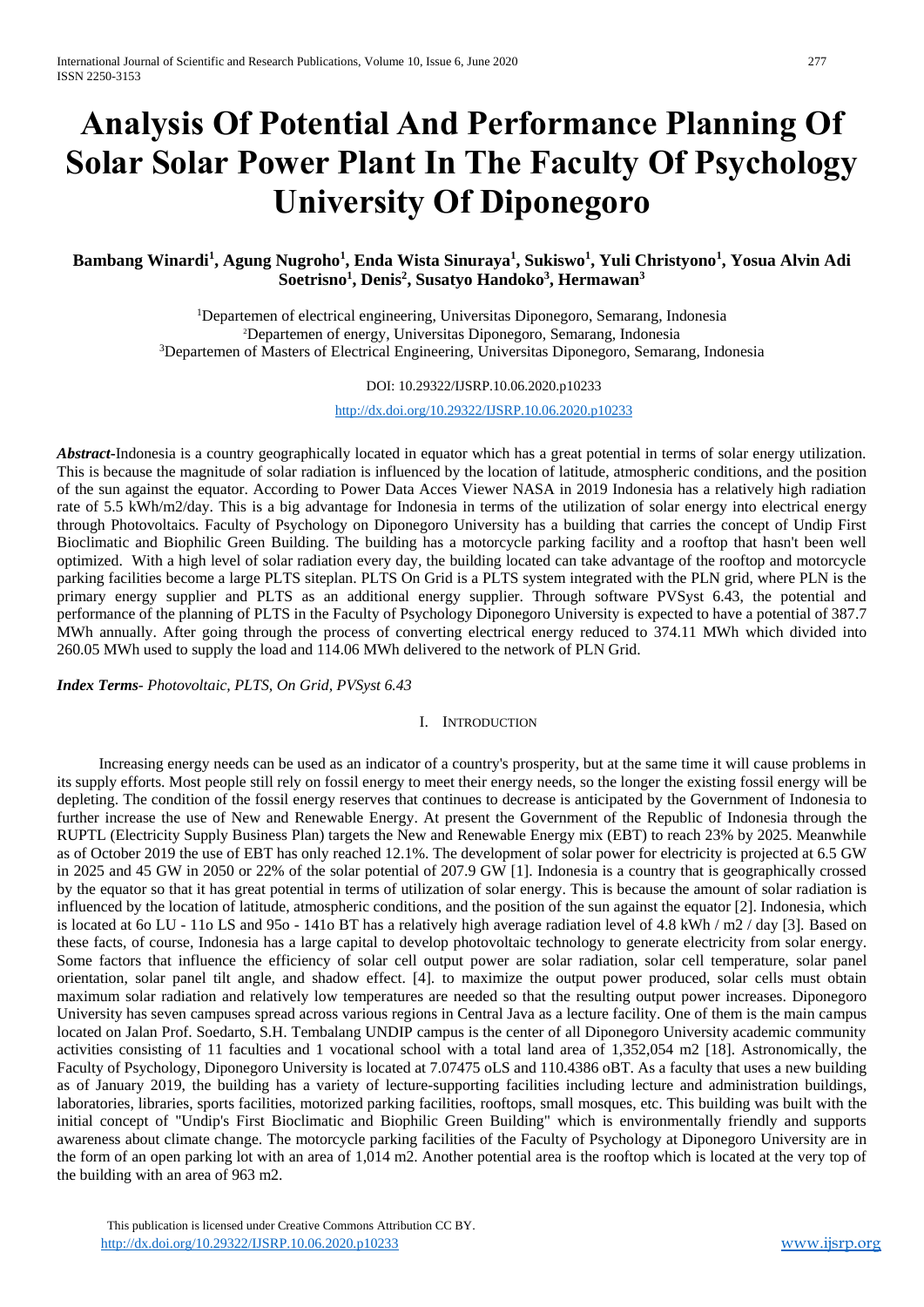

Figure 1. *Rooftop* faculty of Psychology

The research aims to design and analyze the potential and performance of PLTS by utilizing and optimizing the use of land for motorcycle and rooftop parking facilities at the Faculty of Psychology, Diponegoro University as a daily supply of electricity connected to the grid of PLN (On Grid) as a source electrical energy using PVSyst 6.43 software.

II. Research Methods

## 2.1. Data Retrieval

At the stage of this research, data collection from NASA Prediction of Worldwide Energy Resources Higher Resolution Daily Time Series Climatology Resource for SSE-Renewable Energy is used to determine various meteorological and climatological parameters in the planning area in the City of Semarang during the 2019 period. As for some data required for the execution of this research are as follows:

**Table 1.** The intensity of solar radiation in the city of Semarang in 2019

| Month     | <b>Solar Radiation</b> |
|-----------|------------------------|
|           | $(kWh/m^2/hari)$       |
| January   | 4,60                   |
| February  | 5,29                   |
| March     | 4,55                   |
| April     | 5,08                   |
| Mey       | 5,41                   |
| June      | 5,14                   |
| July      | 5,38                   |
| August    | 5,94                   |
| September | 6,49                   |
| October   | 6,54                   |
| November  | 6,14                   |
| December  | 5,50                   |
| Average   | 5,50                   |

#### Table 2. Temperature in the city of Semarang in 2019

| Month     | Temperature |
|-----------|-------------|
|           | $({}^oC)$   |
| January   | 25,28       |
| February  | 25,18       |
| March     | 25,03       |
| April     | 25,72       |
| Mey       | 25,16       |
| June      | 24,21       |
| July      | 24.34       |
| August    | 25,19       |
| September | 26,35       |
| October   | 27,51       |
| November  | 27,66       |
| December  | 26,38       |
| Average   | 25,66       |

The data in table 1 and table 2 are the two meteorological parameters needed in the simulation. In addition to these two data, there are existing irradiation data to determine the effect of irradiation duration on the PLTS electricity production. The irradiation old data was obtained from the Meteorology Climatology and Geophysics Agency, Semarang Climatology Station.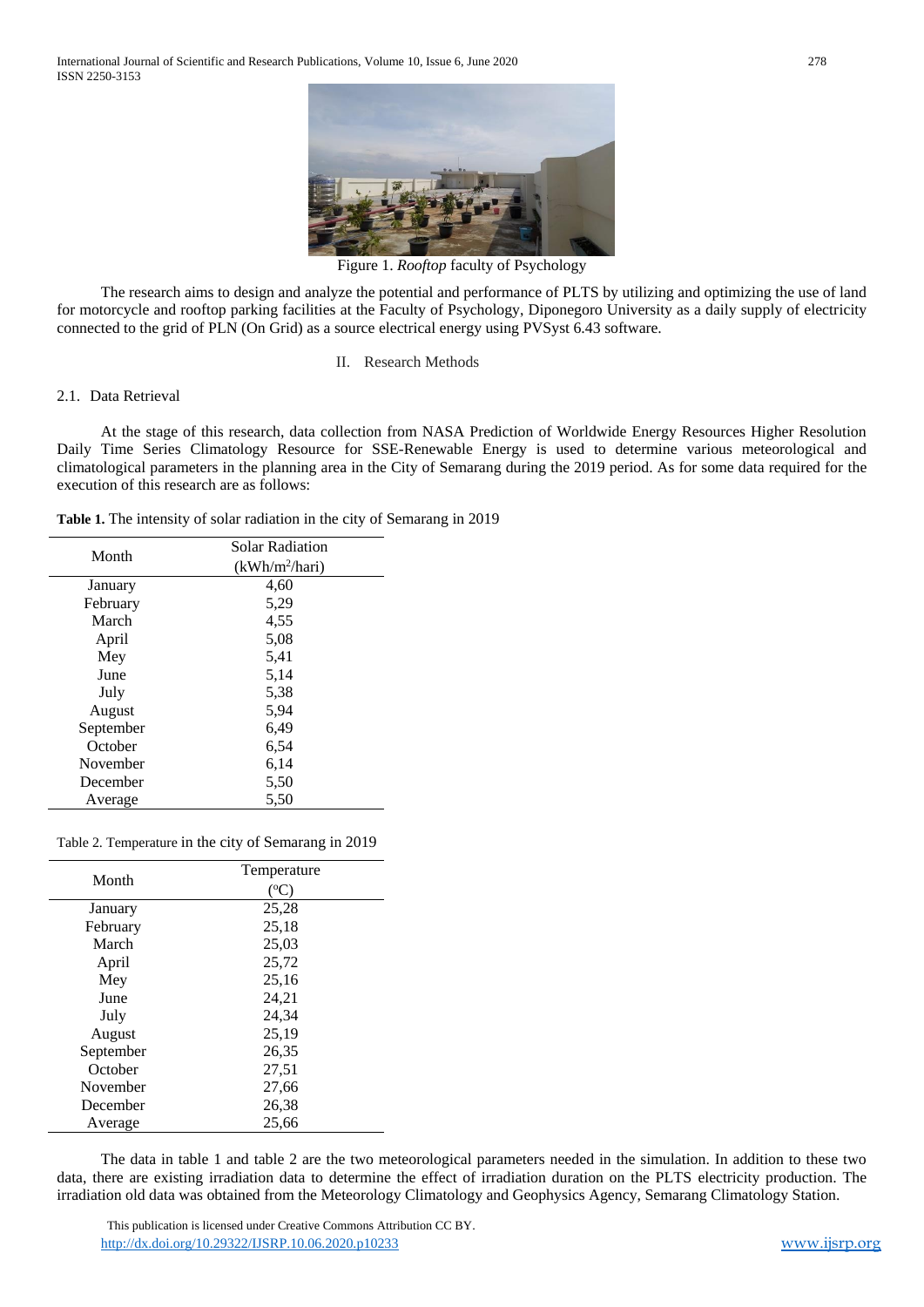| Month     | Long exposure |  |
|-----------|---------------|--|
|           | (Hour)        |  |
| January   | 4,58          |  |
| February  | 4,85          |  |
| March     | 6,04          |  |
| April     | 6,95          |  |
| Mey       | 8,49          |  |
| June      | 8,69          |  |
| July      | 9,33          |  |
| August    | 9,69          |  |
| September | 9,78          |  |
| October   | 9,91          |  |
| November  | 8,03          |  |
| December  | 6,11          |  |
| Average   | 7,70          |  |

**Table 3.** Long exposure to the sun in the city of Semarang in 2019

In addition, data collection to support this research was also obtained through measurement of estimated daily load usage at the Faculty of Psychology, Diponegoro University. This data is needed as an estimate of the use of daily loads supplied by PLN electricity both on weekdays and holidays. Data is collected by manual observation periodically and the results are obtained according to hourly usage in a day as in table 4 below.

**Table 4.** Estimated hourly load data at the Faculty of Psychology building

|                 | Load (Watt) |         |
|-----------------|-------------|---------|
| Time (WIB)      | Work Hour   | weekend |
| $00.00 - 00.59$ | 6237        | 4943    |
| $01.00 - 01.59$ | 6237        | 6173    |
| $02.00 - 02.59$ | 6237        | 6173    |
| $03.00 - 03.59$ | 6237        | 6173    |
| $04.00 - 04.59$ | 6237        | 6173    |
| $05.00 - 05.59$ | 6237        | 6173    |
| $06.00 - 06.59$ | 19677       | 4859    |
| $07.00 - 07.59$ | 43359       | 4859    |
| $08.00 - 08.59$ | 118916      | 4983    |
| $09.00 - 09.59$ | 141178      | 4983    |
| $10.00 - 10.59$ | 145804.5    | 33307   |
| $11.00 - 11.59$ | 186152      | 6507    |
| $12.00 - 12.59$ | 125074      | 6552    |
| $13.00 - 13.59$ | 134633      | 8224    |
| $14.00 - 14.59$ | 185823,5    | 16197   |
| $15.00 - 15.59$ | 136953,5    | 14514   |
| $16.00 - 16.59$ | 127885      | 41314   |
| $17.00 - 17.59$ | 116065      | 17108   |
| $18.00 - 18.59$ | 101863      | 18748   |
| $19.00 - 19.59$ | 67052       | 18508   |
| $20.00 - 20.59$ | 44085       | 8700    |
| $21.00 - 21.59$ | 11777       | 8700    |
| $22.00 - 22.59$ | 6921        | 7070    |
| $23.00 - 23.59$ | 6237        | 6158    |
| Total           | 1756877.5   | 267099  |

From the data in table 4 we can see that the amount of electricity used during working days (5 days) is 1.757 MWh per day and during holidays (2 days) is 0.267 MWh.

#### 2.2. Simulation

Utilization of solar energy in motorcycle and rooftop parking facilities at the Faculty of Psychology, Diponegoro University, Diponegoro University, located in Semarang City, Central Java, has become a PLTS that has considerable potential. With the potential use of solar energy and the use of large electrical energy consumption at the Faculty of Psychology, Diponegoro University, a system called PLTS OnGrid was chosen, where the source of electrical energy used to meet the

 This publication is licensed under Creative Commons Attribution CC BY. <http://dx.doi.org/10.29322/IJSRP.10.06.2020.p10233> [www.ijsrp.org](http://ijsrp.org/)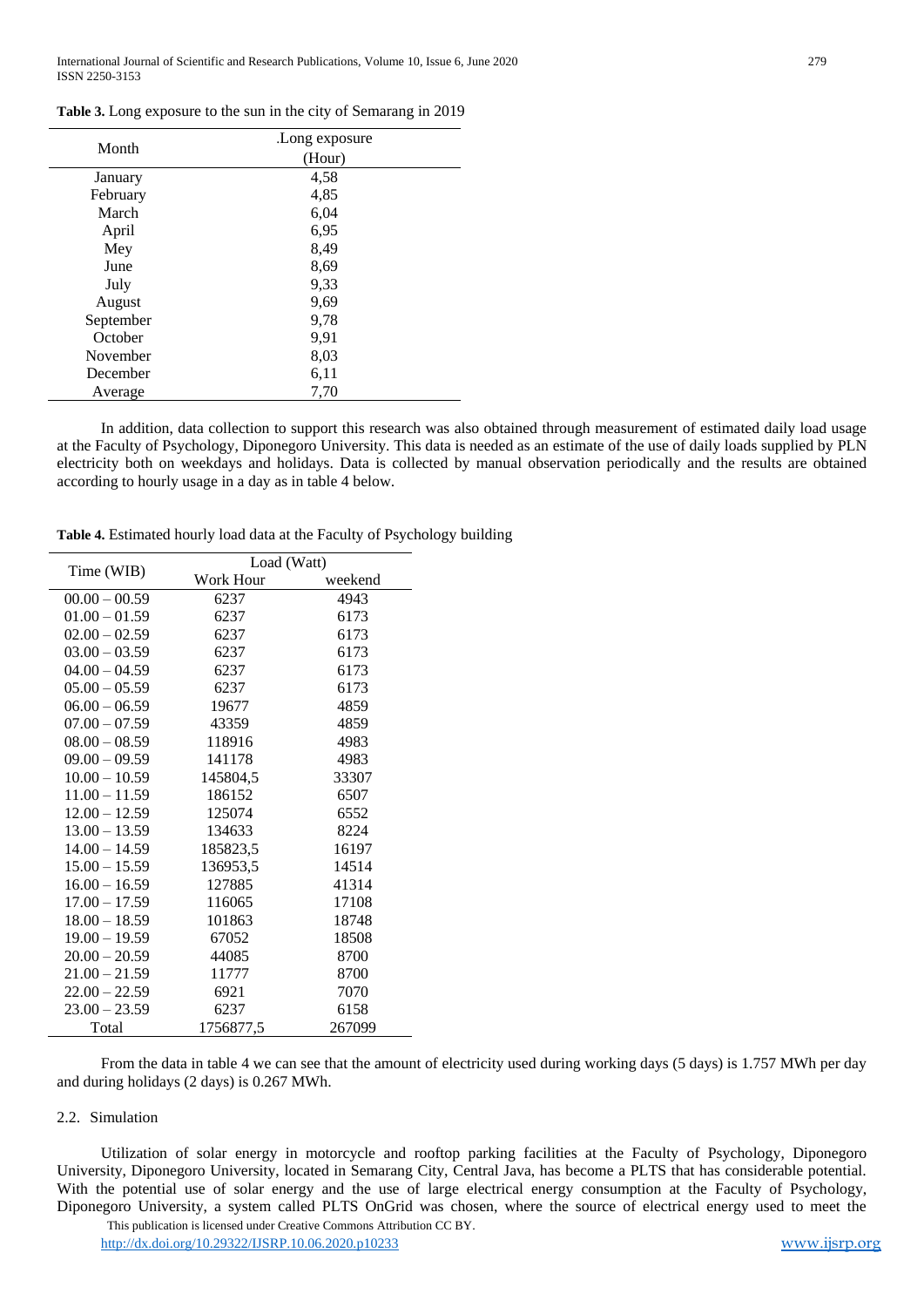International Journal of Scientific and Research Publications, Volume 10, Issue 6, June 2020 280 ISSN 2250-3153

electrical energy needs of the Diponegoro University Psychology Faculty was not only supplied by PLTS, but by the grid of PLN. This is because the power supply provided by PLTS is still insufficient to estimate the use of daily loads at the Faculty of Psychology, Diponegoro University, so we need another power supply source that can meet the daily load needs. This PLTS is of the OnGrid system because during weekend conditions the use of daily loads is very low due to the lecture and teaching and learning process that is on vacation, while the power that can be supplied by the PLTS is fixed then the system will flow electricity into the grid or grid of PLN (Grid) to help meet electricity supply in Indonesia and reduce the use of power plants with fossil fuels and replace them with new and renewable energy. The design of PLTS in motorcycle and rooftop parking facilities at the Faculty of Psychology, Diponegoro University uses PVSyst 6.43 software as the main software to process the data obtained and identify analysis of potential and performance and potential energy generated in the designed solar system. PVSyst is a software package / software used for the learning process, measurement (sizing), and data analysis of the complete solar system. PVSyst was developed by Geneva University, which is divided into grid-connected systems, stand-alone systems, pumping systems, and direct current networks for public transportation (DC-grid). PVSyst also features a database of extensive and diverse meteorological data sources, as well as PLTS component data. Some examples of meteorological data sources that can be used on PVSyst are sourced from MeteoNorm V 6.1 (interpolation 1960-1990 or 1981-2000), NASA-SSE (1983-2005), PVGIS (for Europe and Africa), Satel-Light (for Europe), TMY2 / 3 and SolarAnywhere (for USA), EPW (for Canada), RetScreen, Helioclim, and SolarGIS (paid).

| PVsyst V6.43 - PREMIUM - Photovoltaic Systems Software | $\times$                                                                                                                                                                                                      |                       |
|--------------------------------------------------------|---------------------------------------------------------------------------------------------------------------------------------------------------------------------------------------------------------------|-----------------------|
| Files Preferences Language Licence Help                |                                                                                                                                                                                                               |                       |
| Choose a section                                       | Content                                                                                                                                                                                                       | <b>System</b>         |
| Preliminary design                                     | Full-featured study and analysis of a<br>project.<br>- Accurate system yield computed                                                                                                                         | <b>Grid-Connected</b> |
| Project design                                         | using detailed hourly simulations,<br>- Different simulation variants can be<br>performed and compared.<br>- Horizon shadings, and 3D tool for<br>near shadings effects study,<br>- Detailed losses analysis, | Stand alone           |
| <b>Databases</b>                                       | - Economic evaluation performed with<br>real component prices.                                                                                                                                                | Pumping               |
| <b>Tools</b>                                           |                                                                                                                                                                                                               | DC Grid               |
| ረካ<br><b>Fxit</b>                                      | <b>UpdateNotifLabel</b>                                                                                                                                                                                       |                       |

Figure 2. PVSyst 6.43

III. Result and Analysis

## 3.1 PVSyst 6.43 Result

Based on the results of the PVSyst 6.43 simulation without taking into account the influence of the shadow / shading factor, PLTS Faculty of Psychology, Diponegoro University has the optimal potential to produce electrical energy of 387.77 MWh per year. Where the PLTS system requires as many as 730 Kenika NPS320W solar panels and 2 Princeton Power Systems type GTIB-100-G1.2. The solar panel has a tilt angle of 9o and azimuth of 17o adjust the conditions in the field. The PVSyst 6.43 simulation results in the PLTS Faculty of Psychology at Diponegoro University can be seen in table 5 below:

Table 5. Electric Energy Potential Faculty of Psychology Based on PVSyst 6.43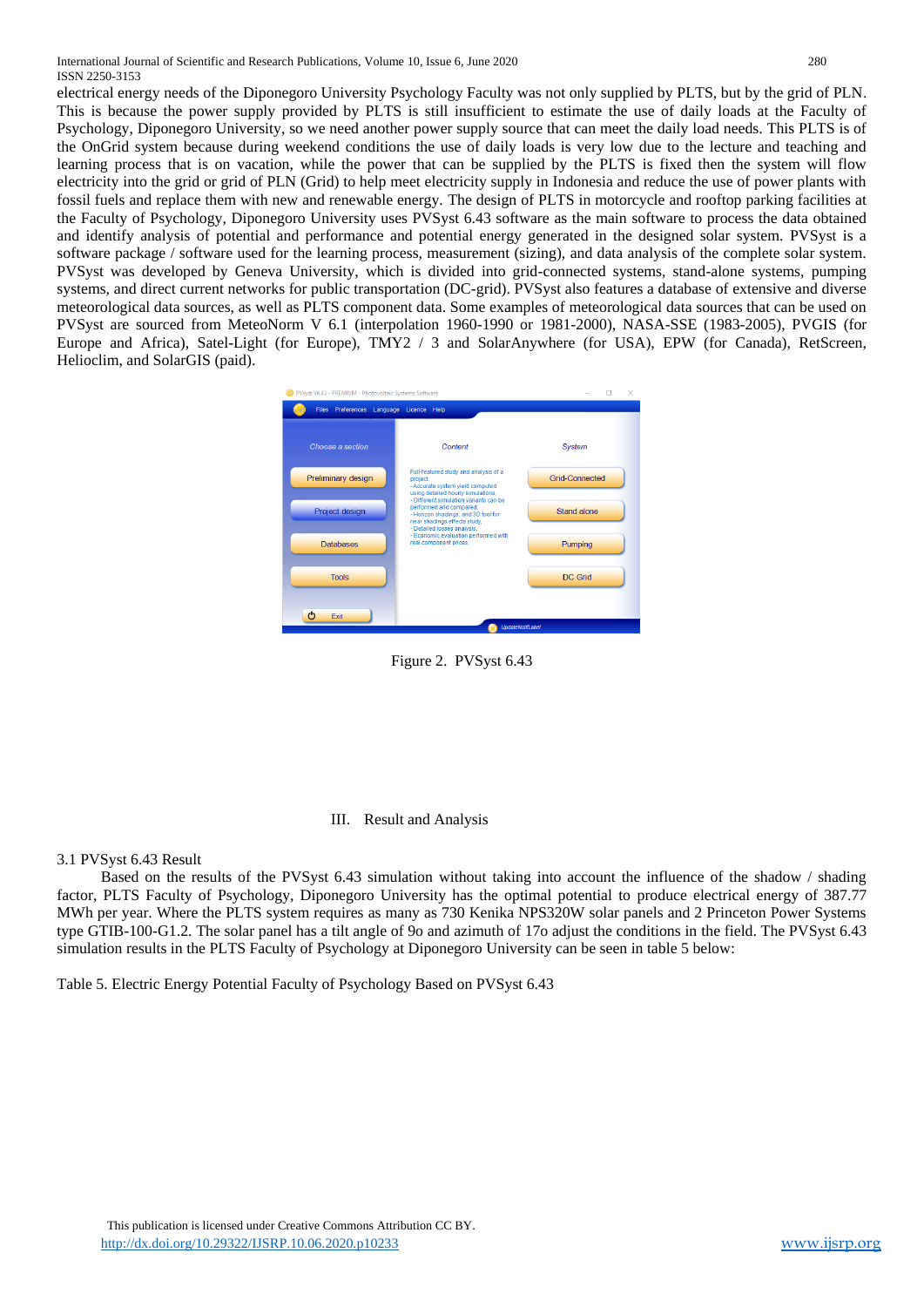International Journal of Scientific and Research Publications, Volume 10, Issue 6, June 2020 281 ISSN 2250-3153

|           | <b>GlobHor</b>     | T Amb | <b>GlobInc</b> | <b>GlobEff</b>     | EArray | E Load | E User | E Grid |
|-----------|--------------------|-------|----------------|--------------------|--------|--------|--------|--------|
|           | kWh/m <sup>2</sup> | ۴C    | kWh/m?         | kWh/m <sup>2</sup> | MWh.   | MWh.   | MWh.   | MWh.   |
| January   | 142.7              | 25.30 | 136.3          | 131.2              | 26.14  | 42.56  | 18.93  | 6.22   |
| February  | 148.1              | 25.20 | 144.0          | 139.0              | 27.55  | 37.29  | 17.00  | 9.55   |
| March     | 141.1              | 24.00 | 140.7          | 135.8              | 27.13  | 41.07  | 17.92  | 8.20   |
| April     | 152.5              | 25.70 | 157.2          | 152.0              | 30.14  | 39.31  | 19.89  | 9.19   |
| May       | 167.4              | 25.20 | 178.6          | 173.2              | 34.28  | 42.56  | 23.50  | 9.60   |
| June      | 154.2              | 24.20 | 167.2          | 162.0              | 32.32  | 39.31  | 22.50  | 8.71   |
| July      | 166.7              | 24.30 | 179.6          | 174.1              | 34.60  | 41.07  | 23.64  | 9.77   |
| August    | 183.8              | 25.20 | 193.5          | 187.8              | 36.96  | 42.56  | 26.06  | 9.63   |
| September | 192.0              | 26.30 | 195.3          | 189.7              | 36.88  | 37.82  | 22.20  | 13.42  |
| October   | 201.5              | 27.50 | 198.4          | 192.4              | 37.31  | 42.56  | 25.20  | 10.81  |
| November  | 184.2              | 27.70 | 176.9          | 170.9              | 33.51  | 40.80  | 23.34  | 9.01   |
| December  | 170.5              | 26.39 | 162.0          | 156.1              | 30.95  | 39.58  | 19.87  | 9.96   |
| Year      | 2004.7             | 25.58 | 2029.7         | 1964.2             | 387.77 | 486.48 | 260.05 | 114.06 |

Based on table 5 the electrical energy generated by the PLTS Faculty of Psychology UNDIP is 387.77 MWh per year before being converted into AC electricity by an inverter. After going through the process of electrical energy conversion and current reversal, the resulting electrical energy is reduced to 374.11 MWh per year with the distribution of 260.05 MWh to supply the burden of the Faculty of Psychology UNDIP and the remaining 114.06 MWh is sent to the PLN grid system (Grid). The maximum production capacity of this PLTS is 234 kWp.



**Figure 3.** Graph of electricity production by PLTS in normal conditions

Based on the figure 3 electrical energy produced by the Solar Power Plant of the Faculty of Psychology, Diponegoro University, which has a diverse and fluctuating electric energy production results each month. With the largest electricity production in September and October during the dry season and the lowest in January during the rainy season.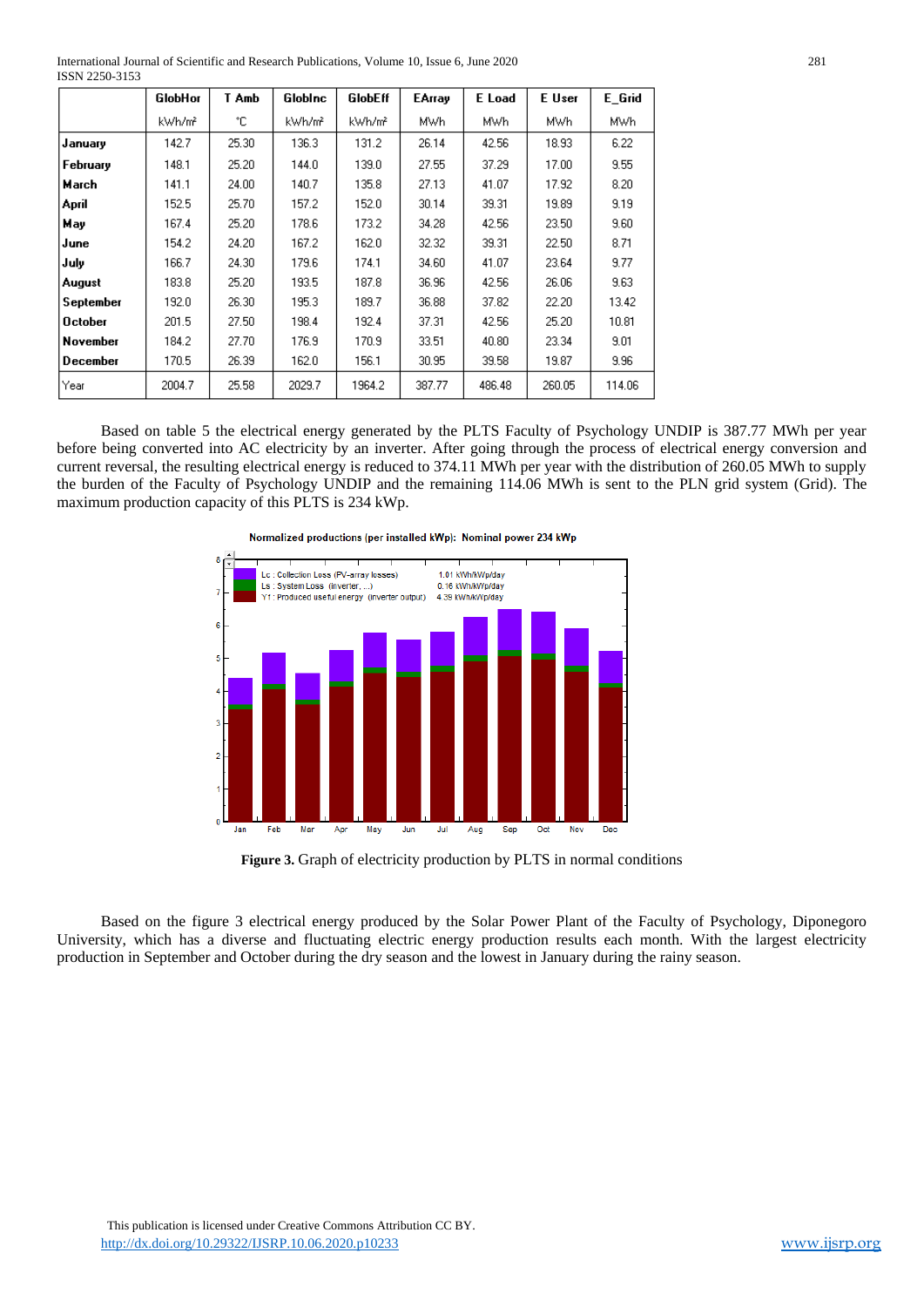

**Figure 4.** Performance Ratio Graph of PLTS Faculty of Psychology

Performance Ratio or the ratio of the performance of the Solar Power Generation System (PLTS) Faculty of Psychology, Diponegoro University is the ratio or level of comparison of electric energy produced effectively (used) with electrical energy that will be generated if the system continues to work in standard conditions (STC). Based on Figure 4 it can be seen that the Solar Power Generation System of the Faculty of Psychology, Diponegoro University has a fairly good level of performance ratio of 78.9%.

## 3.2 Analysis of PLTS Electrical Energy Production Faculty of Psychology

Based on the simulation results of the design of the Solar Power Generation Faculty of Psychology UNDIP with PVSyst 6.43 software obtained the results of the production of electrical energy each month. The amount of electrical energy produced by the Solar Power Generation Faculty of Psychology UNDIP is influenced by factors such as radiation intensity and temperature, according to the parameters contained in the Geographical Site Parameters in the PVSyst 6.43 database.

## 3.2.1 Radiation Intensity

The intensity of solar radiation is the amount of energy received by the earth per unit area per unit time whose value changes depending on several factors, such as the astronomical location (latitude) location, the daily and annual apparent motion of the sun, and the state of the Earth's atmosphere. The level of intensity of solar radiation or what is referred to as solar irradiation is an important and major parameter in determining the potential of solar power plant planning and the systems and supporting components used. This is because the working principle of solar panels that convert solar energy from radiation intensity into direct electrical energy (DC). The value of the electrical energy produced depends on the intensity of solar radiation received by solar cells. In table 6 the highest intensity of solar radiation in January and the largest electrical energy in October. This is because the month of October is the peak of the dry season where in general the sky has fewer clouds than the rainy season and the intensity of solar radiation emitted to the earth reaches more to the surface of the earth.

| Table 6. Relationship between radiation intensity and PLTS energy production |  |  |  |
|------------------------------------------------------------------------------|--|--|--|
|                                                                              |  |  |  |

| Month     | Intensity        | Energy |
|-----------|------------------|--------|
|           | $(kWh/m^2/hari)$ | (MWh)  |
| January   | 4,60             | 26,14  |
| February  | 5,29             | 27,55  |
| March     | 4,55             | 27,13  |
| April     | 5,08             | 30,14  |
| Mey       | 5,41             | 34,28  |
| June      | 5,14             | 32,32  |
| July      | 5,38             | 32,60  |
| August    | 5,94             | 36,96  |
| September | 6,49             | 36,88  |
| October   | 6,54             | 37,31  |
| November  | 6,14             | 33,51  |
| December  | 5,50             | 30,95  |
| Average   | 5,50             | 32,14  |

 This publication is licensed under Creative Commons Attribution CC BY. <http://dx.doi.org/10.29322/IJSRP.10.06.2020.p10233> [www.ijsrp.org](http://ijsrp.org/)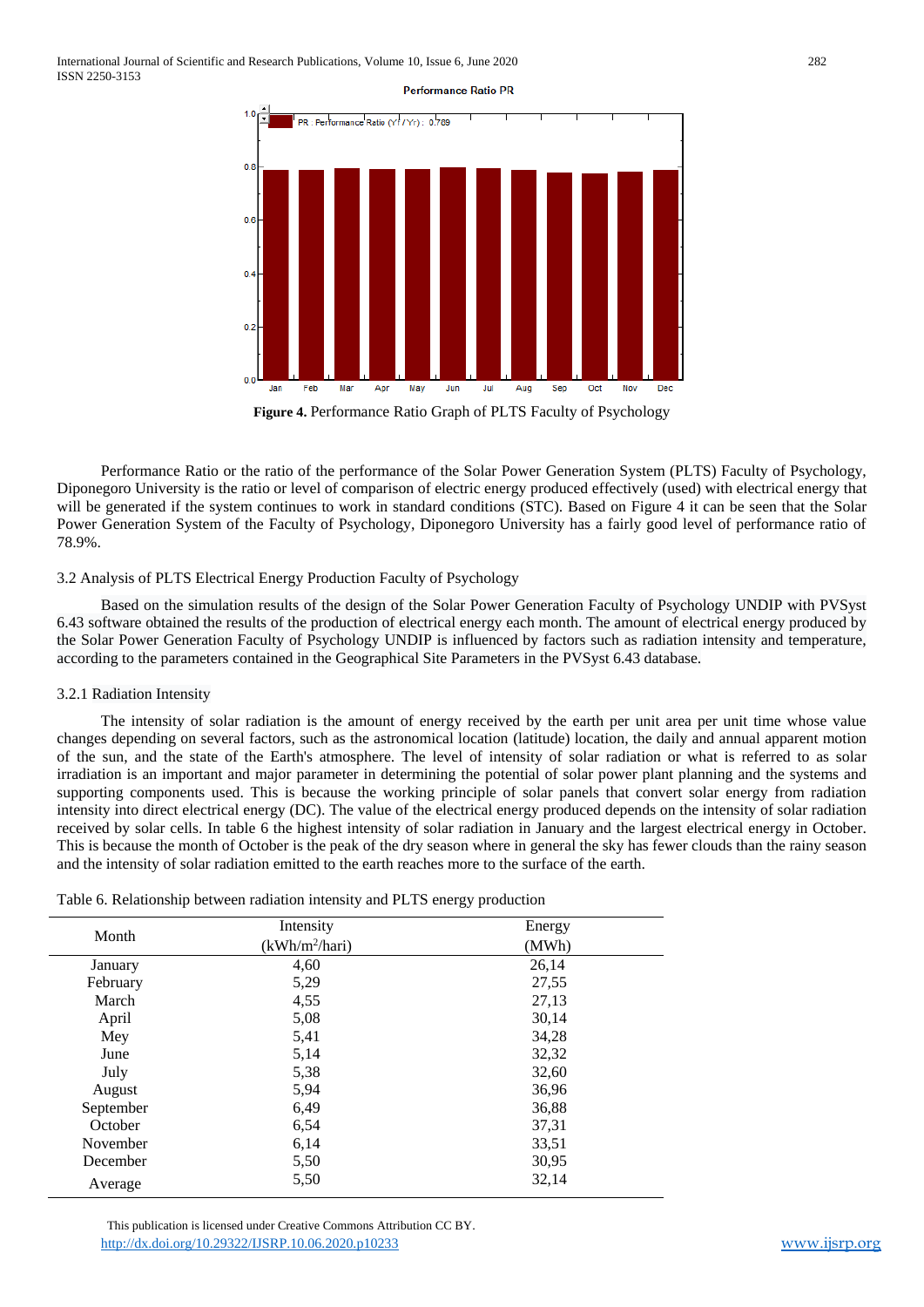International Journal of Scientific and Research Publications, Volume 10, Issue 6, June 2020 283 ISSN 2250-3153

Based on table 6 it can be seen that the largest electricity production was in October which reached 37.31 MWh and at that time the intensity of solar radiation was in the highest value too, which was 6.54 kWh / m2 / day. So it can be concluded that the greater the intensity of solar radiation received, the greater the electrical energy produced by solar panels.

## 3.2.2 Temperature

Regional temperature affects the maximum operability of solar energy. Ideally, solar panels operate at 25ºC. An increase in temperature of 1ºC (from 25ºC) results in the total power generated by the solar panels being reduced to 0.5%. The relationship between average temperature and the electrical energy produced is shown in table 7

|  | Table 7. Relationship between temperature and PLTS energy production |
|--|----------------------------------------------------------------------|
|  |                                                                      |

| Month     | Temperature | Energy |
|-----------|-------------|--------|
|           | (°C)        | (MWh)  |
| January   | 25,28       | 26,14  |
| February  | 25,18       | 27,55  |
| March     | 25,03       | 27,13  |
| April     | 25,72       | 30,14  |
| Mey       | 25,16       | 34,28  |
| June      | 24,21       | 32,32  |
| July      | 24,34       | 32,60  |
| August    | 25,19       | 36,96  |
| September | 26,35       | 36,88  |
| October   | 27,51       | 37,31  |
| November  | 27,66       | 33,51  |
| December  | 26,38       | 30,95  |
| Average   | 25,66       | 32.14  |

From table 7 above, it is obtained a comparison graph per month between temperature and electricity production. It can be seen that the largest electricity production in October reached 37.31 MWh when the temperature was relatively high, which was 27.51<sup>o</sup>C. But from the results obtained, the value of electrical energy and temperature are fluctuating, this happens because the electrical energy produced is more dependent on the intensity of solar radiation which is the main parameter in the production of electrical energy by solar cells. The temperature value does not change much or it can be said that the range of change is small  $(2.6^{\circ}C).$ 

## 3.2.3 Irradiation Time

Irradiation time affects the energy production of solar panels, because when the sun is insulated short means less solar radiation is received in one day, and vice versa. Electrical energy when there is a day where short insulation is different from the time of long insulation. Data related to the irradiation duration and the amount of electric energy production in PLTS Faculty of Psychology UNDIP can be seen in the table below.

Table 8. The relationship between solar energy irradiation and energy production

| Month     | Time  | Energy |
|-----------|-------|--------|
|           | (iam) | (MWh)  |
| January   | 4,58  | 26,14  |
| February  | 4.85  | 27,55  |
| March     | 6,04  | 27,13  |
| April     | 6.95  | 30,14  |
| Mey       | 8.49  | 34,28  |
| June      | 8,69  | 32,32  |
| July      | 9.33  | 32,60  |
| August    | 9,69  | 36.96  |
| September | 9,78  | 36,88  |
| October   | 9.91  | 37,31  |
| November  | 8,03  | 33,51  |
| December  | 6,11  | 30,95  |
| Average   | 7,70  | 32,14  |

From the table above we get a comparison graph per month between temperature and electricity production as follows: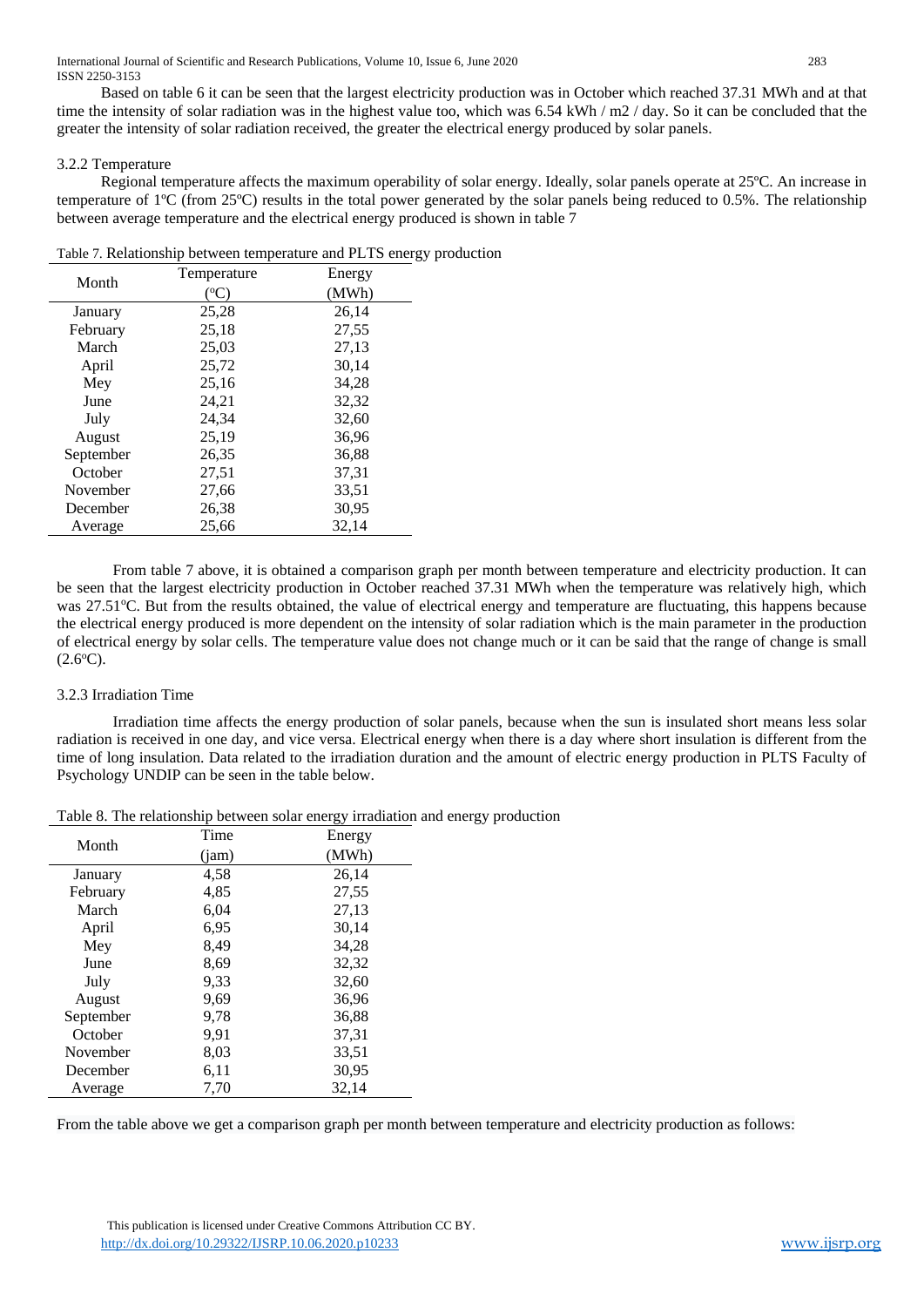

Figure 5. Graph of The relationship between solar energy irradiation and energy production

Based on table 8 and figure 5 it can be seen that the largest electricity production was in October which reached 37.31 MWh and at that time the irradiation / insulation time was also relatively high at 9.91 hours. This is certainly appropriate because the longer irradiation time generally occurs during the dry season, where long insulation makes the intensity of solar radiation on the day related also more, thus making solar panels capable of producing more maximum electrical energy.

## IV. CONCLUSION

 Based on research entitled the analysis of the potential and the performance of solar power plant planning (PLTS) in the Faculty of Psychology, Diponegoro University Building using PVSyst 6.43 software, it can be concluded that the PLTS system designed in the PLTS planning of the Faculty of Psychology, Diponegoro University is a system connected to the PLN network (OnGrid). In designing the system using 730 modules which are divided into 340 panels in the motorcycle parking area and 390 in the rooftop area. For the tilt angle of the solar panel is 9º with azimuth angle 17º with fixed tilt type support. The components used are 730 pieces of Kenika brand NPS320W solar panels with a capacity of 320 Wp, For the inverter is the Princeton Power System brand type GTB-100-G1.2 with a capacity of 100 kW of 2 pieces. The amount of electrical energy produced by PLTS is 387.77 MWh / year, after going through the process of energy conversion and current reversal to 374.11 MWh. With the distribution of 260.05 MWh the power is used for the purposes of using electricity itself at the Faculty of Psychology, Diponegoro University and 114.06 MWh electricity is distributed to the grid of PLN each year. The amount of performance ratio (performance ratio) per year based on PVSyst 6.43 simulation is 78.9% with a nominal nominal maximum power output power of 234 kWp and when the STC condition is 210 kW.

#### **REFERENCES**

- [1] Kementerian ESDM Republik Indonesia, Rencana Strategis Direktorat Jenderal Ketenagalistrikan 2015-2019. 2015.
- [2] Earthscan, *Planning and Installing Photovoltaic Systems: A guide for installers, architects and engineers - second edition*. 2008.
- [3] NASA. Prediction of Worldwide Energy Resource (POWER) Higher Resolution Daily Time Series Climatology Resource for SSE-Renewable Energy." [Online]. Tersedia: https://power.larc.nasa.gov/data-access-viewer/. [Diakses: 08 Februari 2020].
- [4] W. Omran, "Performance Analysis of Grid-Connected Photovoltaic Systems", Ph.D thesis, University of Waterloo at Ontario, 2010.
- [5] Duffie, John A. and William A. Beckman, *Solar Engineering of Thermal Processes,3th,* Jon Wiley & Sons Inc, New Jersey, 2006.
- [6] D. L. Pangestuningtyas, Hermawan, dan Karnoto, "Analisis Pengaruh Sudut Kemiringan Panel Surya Terhadap Radiasi Matahari Yang Diterima Oleh Panel Surya Tipe Larik Tetap," Universitas Diponegoro, 2013.

[7] M. A. Ridho, B. Winardi, dan A. Nugroho, "Analisis Potensi Dan Unjuk Kerja Perencanaan Pembangkit Listrik Tenaga Surya (PLTS) Di Fakultas Psikologi Universitas Diponegoro Menggunakan Software PVSyst 6.43," Universitas Diponegoro, 2018.

- [8] B. Ramadhani, *Instalasi Pembangkit Listrik Tenaga Surya Dos & Don'ts*. 2018.
- [9] ABB, *Technical Application Papers N0.10 Photovoltaic Plants*, Bergamo Italy, 2008. [10] International Finance Corporation (IFC), *Utility-Scale Solar Photovoltaic Power Plants*. India, 2012.
- [11] M. Sengupta et al., *Best Practices Handbook for the Collection and Use of Solar Resource Data for Solar Energy Application*s, no. NREL/TP-5D00- 63112. 2015.
- [12] RETScreen International, *Clean Energy Project Analysis: RETScreen Engineering & Cases Textbook, no. 3*. Canada, 2005.
- [13] E. P. D. Hattu, J. A. Wabang, dan A. Palinggi, "Pengaruh Bayangan terhadap Output Tegangan dan Kuat Arus pada Pembangkit Listrik Tenaga Surya (PLTS)," Politeknik Negeri Kupang, 2018.
- [14] Nadia Al-Rousan, Nor Ashidi Mat Isa, and Mohd Kharirunaz M.D "Advances in Solar Photovoltaic Tracking Systems: A review," Universiti Sains Malaysia, 2018.
- [15] R. Banerjee, "Solar Tracking System," Guru Nanak Institute of Technology, 2015.
- [16] G. H. Susilo dan B. Winardi, "Diesel Dan Energi Terbarukan Di Pulau Enggano , Bengkulu," Universitas Diponegoro, 2014.
- [17] E. Setyani, B. Winardi, dan Karnoto, "Analisis Potensi dan Unjuk Kerja Perencanaan PLTS On Grid System di GOR Jatidiri Semarang Menggunakan Software PVSyst 6.43," Universitas Diponegoro, 2019.